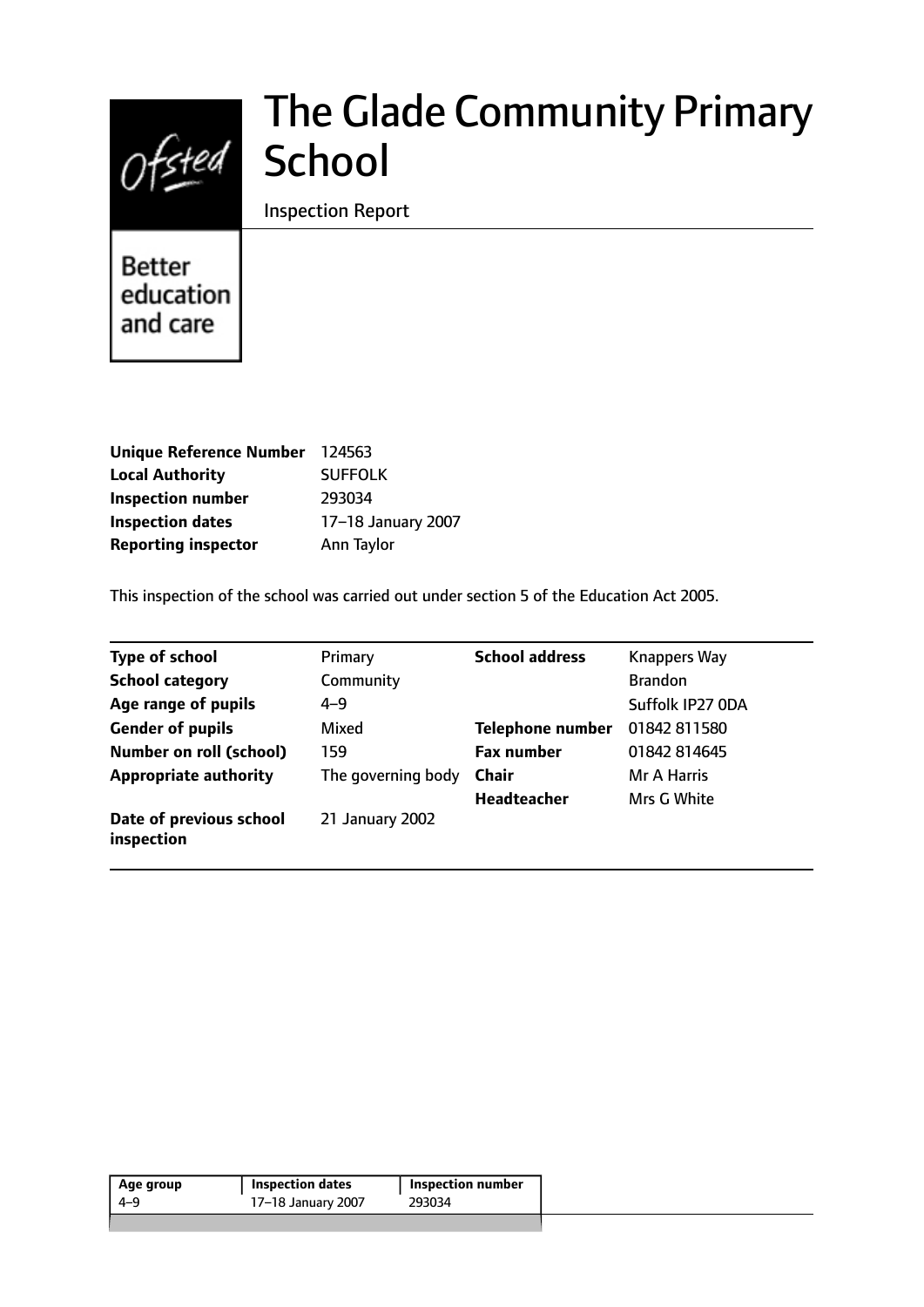© Crown copyright 2007

Website: www.ofsted.gov.uk

This document may be reproduced in whole or in part for non-commercial educational purposes, provided that the information quoted is reproduced without adaptation and the source and date of publication are stated.

Further copies of this report are obtainable from the school. Under the Education Act 2005, the school must provide a copy of this report free of charge to certain categories of people. A charge not exceeding the full cost of reproduction may be made for any other copies supplied.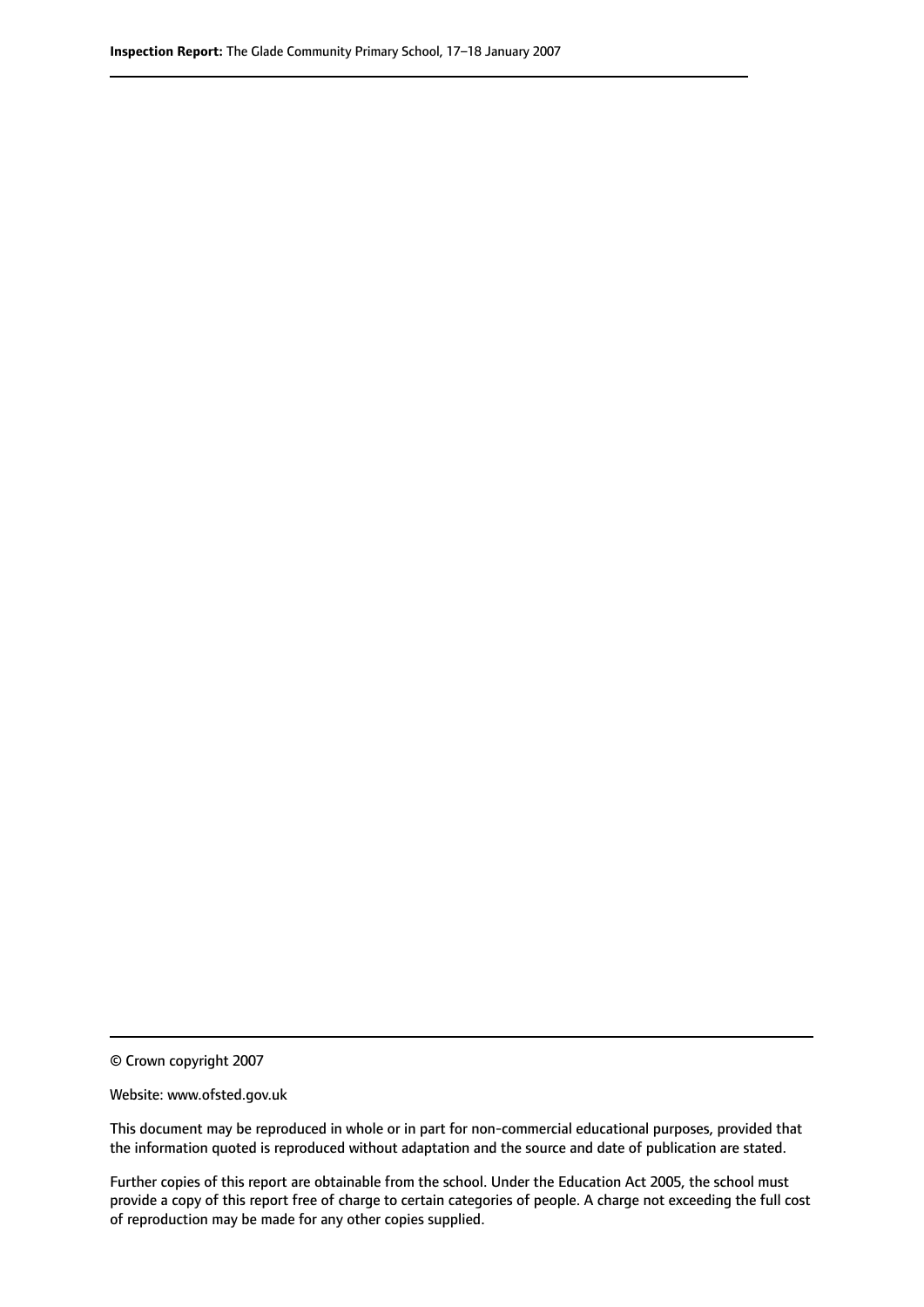# **Introduction**

The inspection was carried out by two Additional Inspectors.

## **Description of the school**

The Glade is a first school and is smaller than the average primary school. Pupils come from a mixture of privately owned and rented homes. The attainment of most on starting school is below average, especially in relation to language and social skills. Nearly all have attended pre-school playgroups or nursery. The percentage of families eligible for free school meals is higher than usual. The proportion of pupils with learning difficulties is high and the number with a statement of special educational need is above average. There are an increasingly high number of pupils for whom English is an additional language. A small number of pupils come from families of American Air Force personnel. Numbers entering and leaving mid term are higher than usual. The school is part of a learning network of schools, has gained Investors in People status and is active in the Well Being Programme.

#### **Key for inspection grades**

| Grade 1 | Outstanding  |
|---------|--------------|
| Grade 2 | Good         |
| Grade 3 | Satisfactory |
| Grade 4 | Inadequate   |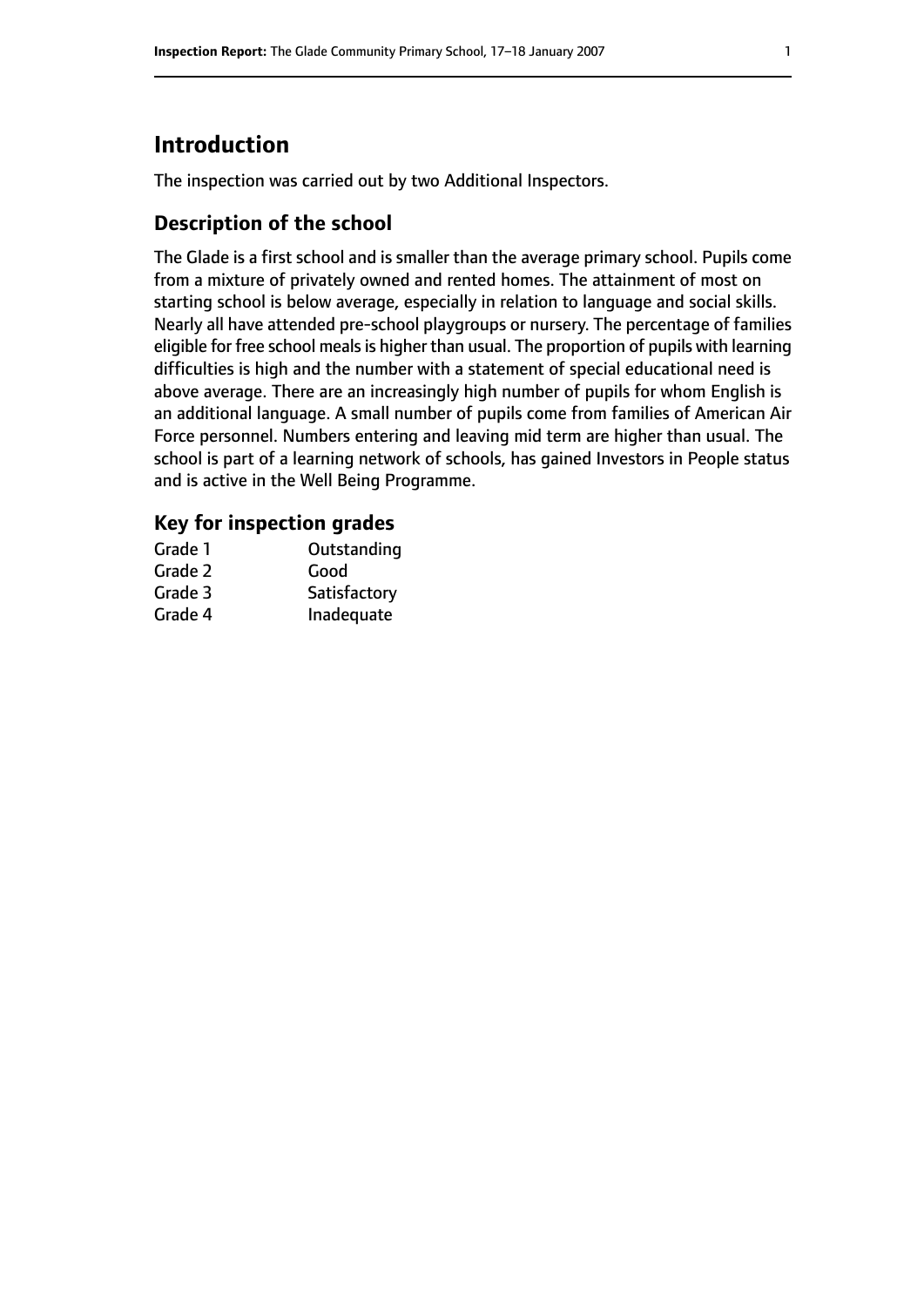## **Overall effectiveness of the school**

#### **Grade: 2**

This is a good school where pupils achieve well. It provides good value for money. Inspectors agree with the school's evaluation of its own performance. It is led by a perceptive headteacher who knows her school inside out. She has built a strong staff team who ably support each other. Parents are supportive of the school and positive about all it offers. Pupils' personal development is good. They become confident learners because they receive good support, care and guidance. Those at an early stage of speaking English could be even better supported by regular, intensive bursts of language teaching.

The school is successful in establishing a purposeful, learning environment where pupils thrive. A growing emphasis on keeping healthy provides pupils with varied opportunities for exercise, especially using the equipment within the lovely grounds. Pupils enjoy the interesting curriculum with its broad range of visits, visitors and special activities like 'Food Technology Week.' Pupils make good progress in relation to their starting points. Children get off to a good start in the Reception class. Few reach the expected standard by the beginning of Year 1 because of the ground they have to make up. Standards are steadily rising and by the end of Year 2, they are broadly average in reading, writing and mathematics. Progress in writing for middle and lower attaining pupils is not as swift as it could be. Teachers do not always teach writing in small enough steps to enable pupils to gradually build on their skills.

Pupils continue to make good progress as they move through the school, as do the large numbers who join after Year 2. By the time they leave at the end of Year 4, standards are near that expected for their age. The school predicts a rise in standards this year and evidence supports this. Good teaching and a range of individually tailored support programmes in speech and language development help pupils overcome weaknesses. The teaching of mathematics is improving but there are still not enough engaging activities, especially using interactive whiteboards, to help raise pupils' confidence in solving mathematical problems. Careful monitoring of progressto identify those who are not doing as well as they should is a key ingredient in helping pupils learn well.

The school's success is due to good leadership and management, based on a strong partnership between the headteacher and deputy headteacher and a team of staff all working for the pupils' benefit. Every effort is made to encourage parents to be involved in their child's learning and, slowly but surely, they are becoming more confident to do this. The school has a good capacity to improve because it knows itself well, knows where it is going and how to get there.

#### **What the school should do to improve further**

- Raise attainment in Key Stage 1 for middle and lower attaining pupils by improving the way teachers plan and explain each small step needed to improve writing.
- Raise pupils' confidence in solving mathematical problems by increasing the use of interactive whiteboards to engage them in dialogue and motivating activities.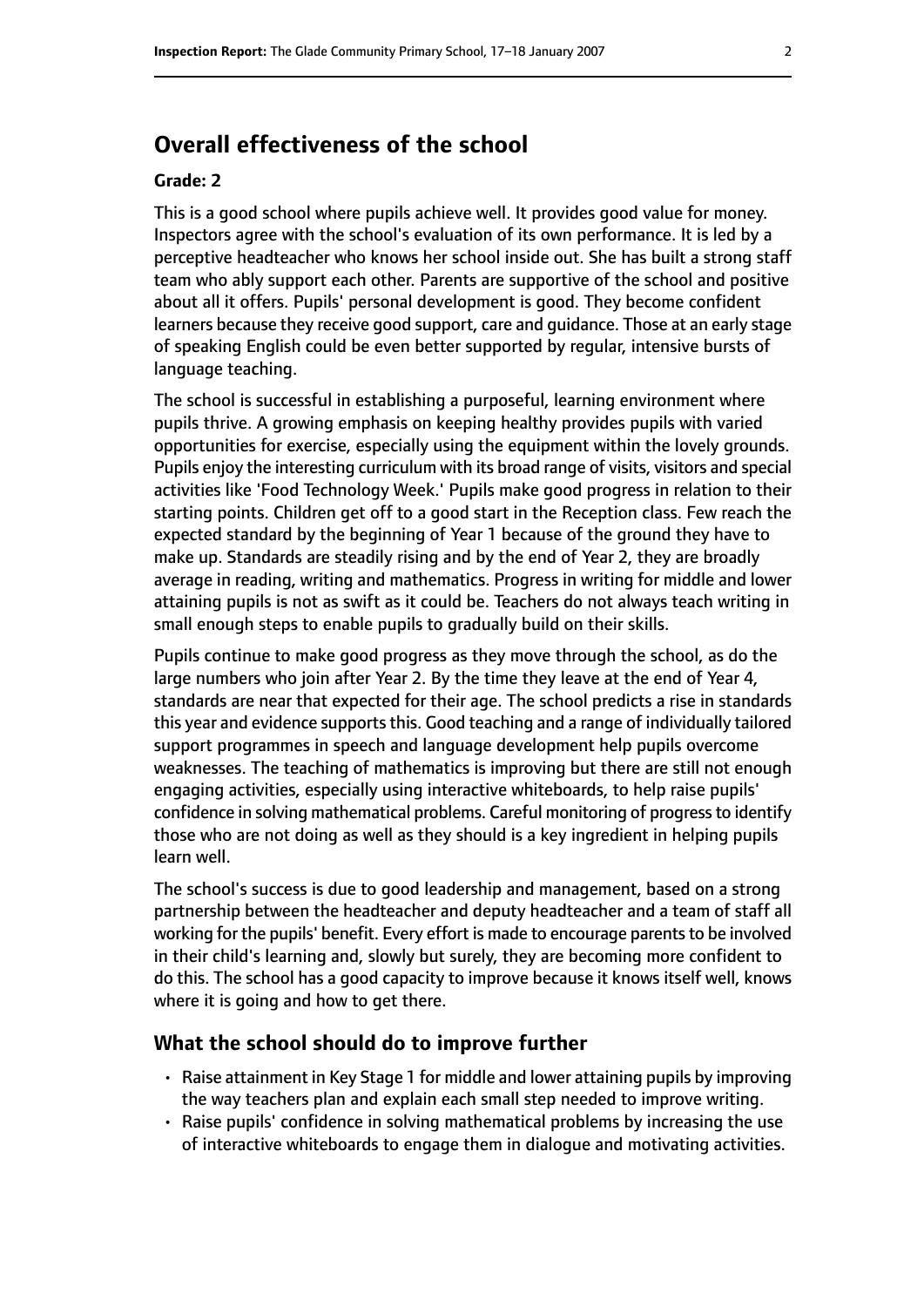• Provide more regular language reinforcement in order to improve the understanding of pupils who are at an early stage of speaking English.

# **Achievement and standards**

#### **Grade: 2**

Pupils of all abilities make good progress and achieve well. In spite of good teaching in the Reception class, pupils do not reach expected standards by the beginning of Year 1 because they have a lot of catching up to do.

Year 2 assessments for 2006 shows the school has reversed a declining trend. Standards are broadly in line with the national average in English and mathematics. Pupils continue to make good progress in Years 3 and 4, where results are broadly average. Test results reflect inspection findings. Standards in art are above those expected, because of the way whole blocks of time are devoted to it.

# **Personal development and well-being**

#### **Grade: 2**

Pupils' spiritual, moral, social and cultural development are good. Pupils know right from wrong. Theme weeks, such as the one focusing on the environment, provide valuable insights into world issues and other cultures. Pupils learn much about the rich history of the local area and visit Saxon sites of interest. They have a good understanding of the importance of eating healthily, helped by fruit available at break times. The school has its own swimming pool and two thirds of pupils become competent swimmers by the end of Year 4. This helps keep them both safe and healthy.

Pupils' attitudes towards work are positive and they enjoy school. Consequently, behaviour is good. Pupils benefit from the 'Dinosaurs Schools' initiative, where they learn how to live with others constructively. Attendance is improving and is now close to the national average. School council members contribute enthusiastically to school life. Other responsibilities are enjoyed, such as older pupils looking after younger ones so that they always have a friend. They enter the next phase of their education with a good range of social and academic skills.

# **Quality of provision**

### **Teaching and learning**

#### **Grade: 2**

The good quality of teaching and learning enables pupils' to make good progress. Pupils with a statement of special educational needs are well taught by specialist staff. Teaching for pupils at an early stage of learning English as an additional language is also good. However, there is scope to teach subject specific vocabulary and its use in more frequent short bursts to better aid pupils' understanding. Teachers manage pupil behaviour well. Pupils listen intently and participate in lessons with considerable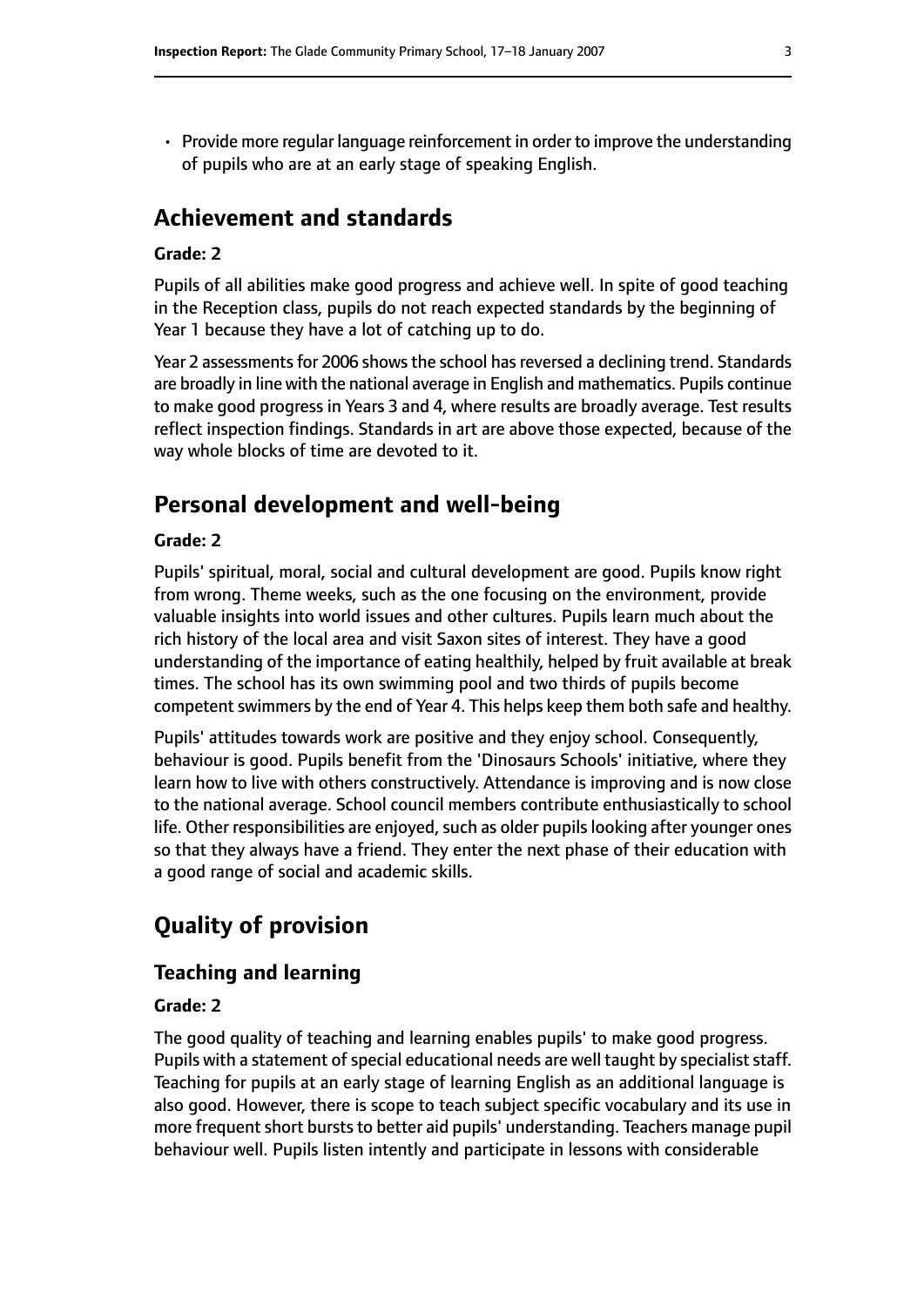interest. Teachers usually plan lessons well by identifying what pupils will learn and then assessing whether they have reached their targets. In Key Stage 1, the teaching of writing for lower and middle ability pupils does not always pick out the small steps they need to help move them on, resulting in slower progress.

The teaching of mathematics has improved as a result of the checks the school has made on its work. In a Year 4 mathematics lesson, lively teaching made problem solving fun. Pupils worked successfully on the problems, answered questions enthusiastically and made good progress. However, not all pupils are as confident when solving problems in mathematics because they do not have enough opportunities to engage in activities which reinforce and consolidate understanding. Occasions to use interactive whiteboard capabilities to promote learning effectively are sometimes missed. The pace of teaching is good and pupils work productively in lessons. As a direct result, standards of work are improving. Teachers have a good understanding of the National Curriculum and include everyone in lessons.

#### **Curriculum and other activities**

#### **Grade: 2**

The curriculum is carefully thought out to compensate for pupils' limited language and literacy skills when they first start school. Nevertheless, the school has rightly identified the need to provide even more opportunities to promote writing, speaking, listening and mathematical problem solving. Staff are keen to make sure the curriculum appeals to pupils' interests. Special focus weeks, such as the art week, help motivate and interest pupils. These weeks successfully promote knowledge, skills and understanding which lead to better standards. For example, standards in art are above those expected as demonstrated through the collages made in the style of Huntertwasse. The school makes extensive use of visitors with specialist knowledge and visits to places of interest, such as to West Stow Anglo Saxon village bring learning alive. A wide range of sports and games are also on offer. Pupils in Years 3 and 4 recently started French lessons. These are successfully adding to their enjoyment and broadening their horizons.

#### **Care, guidance and support**

#### **Grade: 2**

Parents comment that the school is a friendly place and staff care well for their children. Arrangements to ensure the safety of pupils are thorough and staff have received helpful training. The school has not yet carried out a wide range of assessments of physical risk, but plans to do so are appropriate.

There are good systems for keeping a check on pupils' progress with their work. Teachers reward them effectively with praise and certificates in assemblies. Pupils have group targets and know what they need to do to improve their work in English and mathematics. There is scope to provide even more guidance to pupils, especially those with English as an additional language.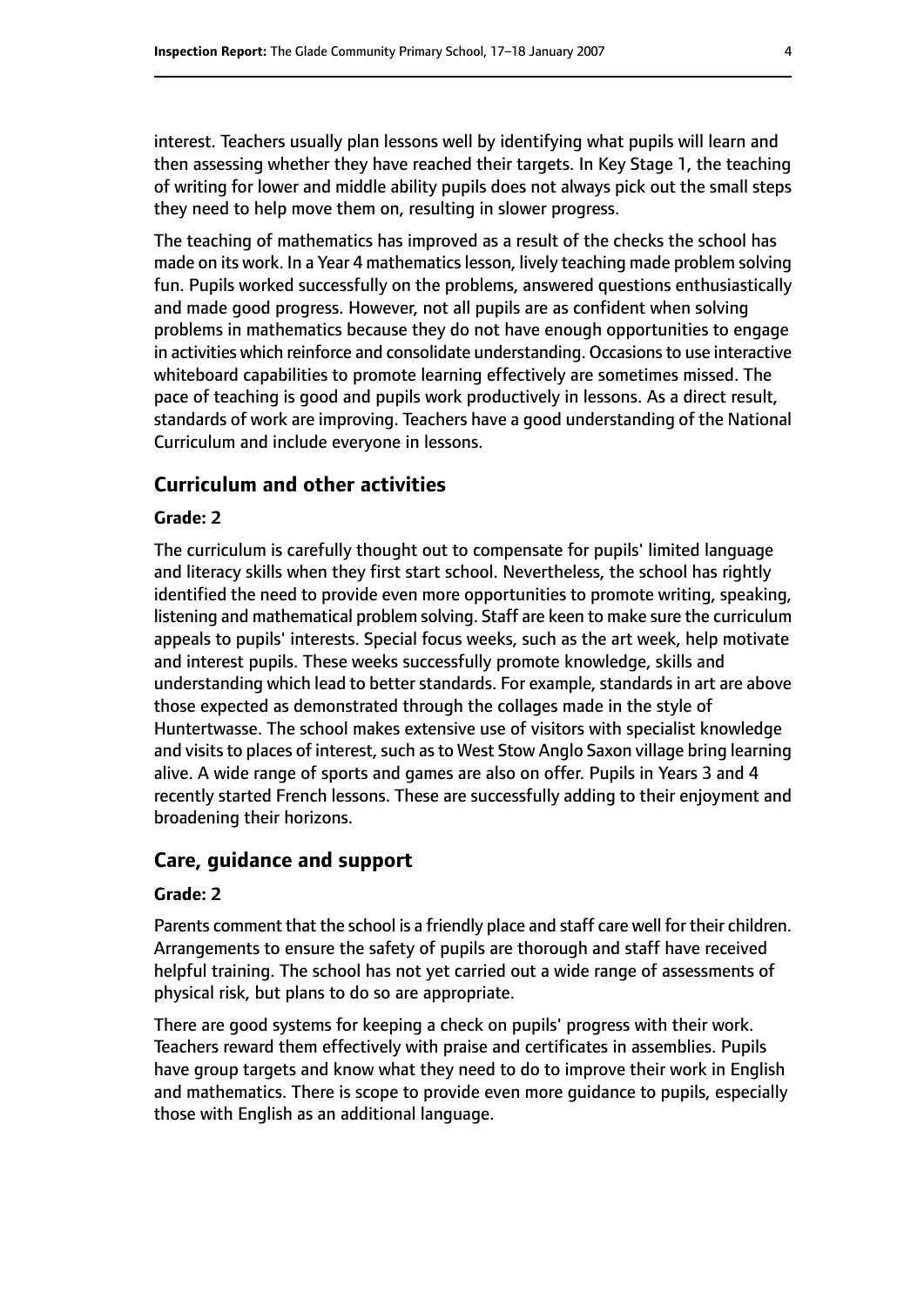Pupils with learning difficulties and disabilities receive good individual care and support. Staff have received well targeted training in areas such as helping pupils to speak well and improving their co-ordination. A good partnership with outside agencies ensures that the needs of individual pupils are met well, such as providing access to counselling.

## **Leadership and management**

#### **Grade: 2**

The leadership of the headteacher is good. She makes it her business to get a feel for every aspect of school life and, because of this, knows her school well. For instance, she assesses every new pupil coming into school and takes time to get to know them individually. She is ably supported by her deputy headteacher whose middle school perspective is helping to raise expectations further. The school carries out regular in depth reviews of its provision and this helps inform future priorities. Subject leaders carry out their roles well and teamwork is strong. Teaching assistants are vital members of the teaching team in the school's drive to raise standards. Governance is sound. Governors are supportive and, now their monitoring role has been re-established, are playing a growing role in being 'critical friends' to the school. The school works well in partnership with other local schools, for example, to improve standards in mathematics. The headteacher is a recognised consultant leader within the Local Authority, because of her levels of expertise.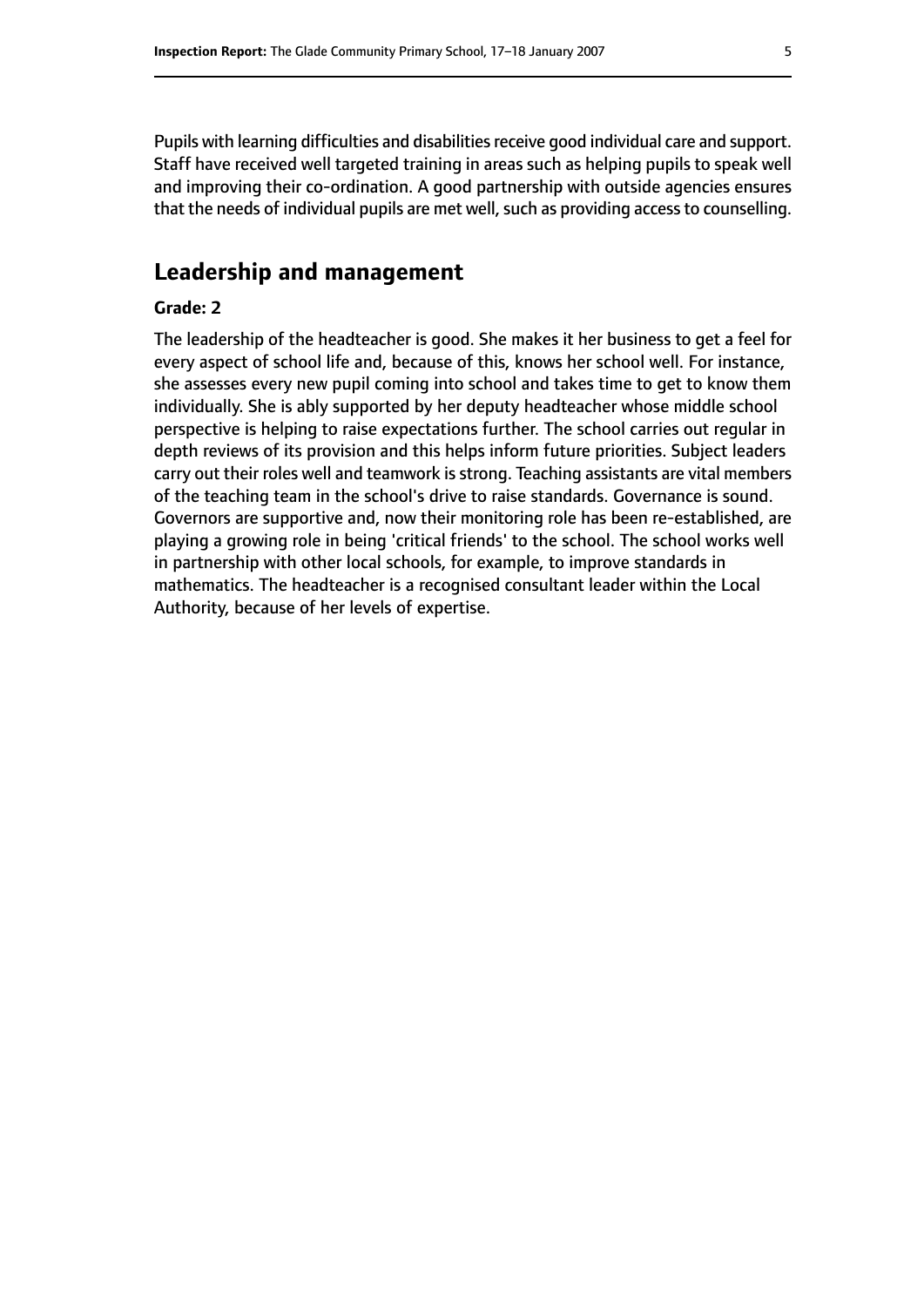**Any complaints about the inspection or the report should be made following the procedures set out inthe guidance 'Complaints about school inspection', whichis available from Ofsted's website: www.ofsted.gov.uk.**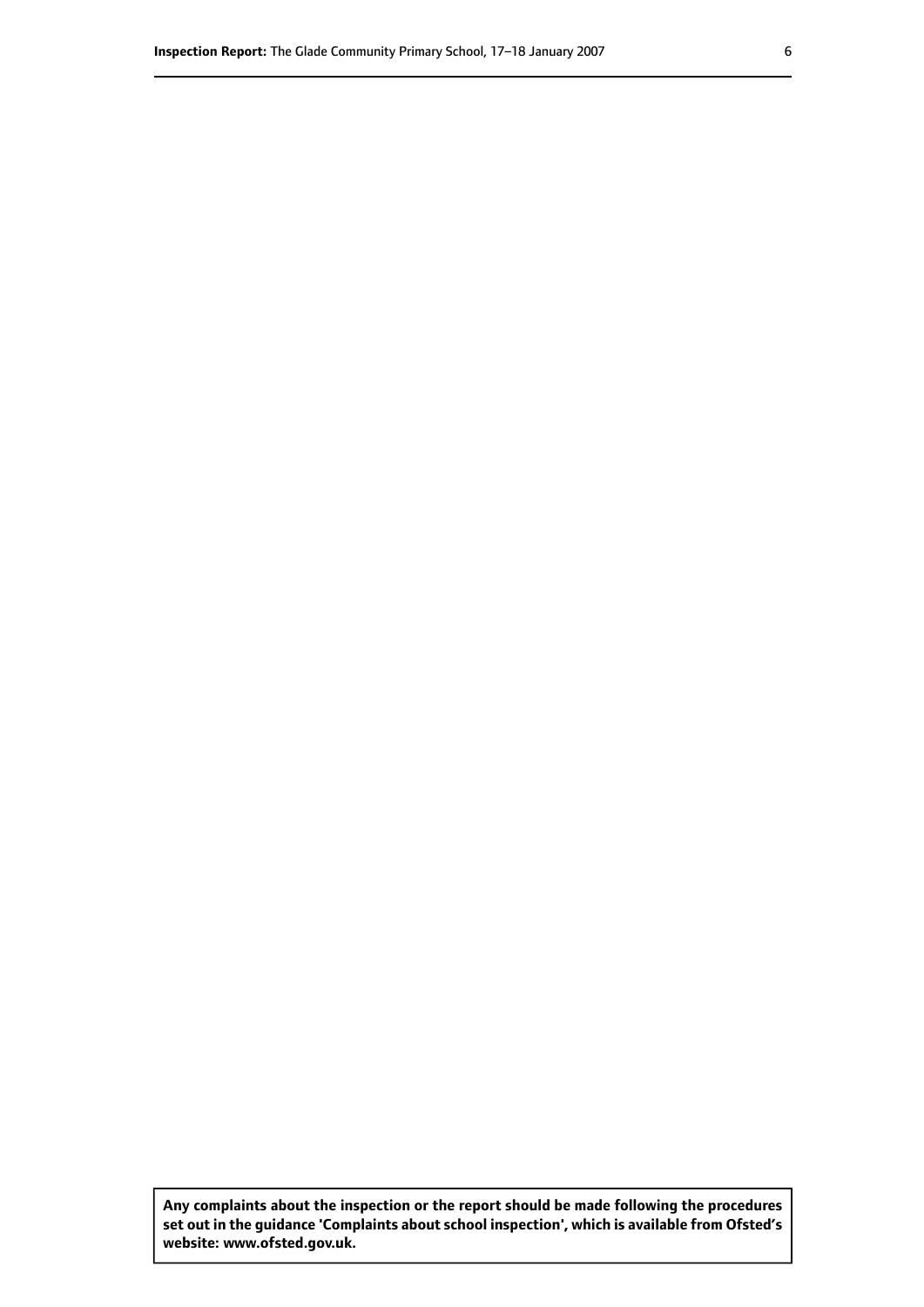# **Inspection judgements**

| Key to judgements: grade 1 is outstanding, grade 2 good, grade 3 satisfactory, and grade 4 | <b>School</b>  |
|--------------------------------------------------------------------------------------------|----------------|
| inadeauate                                                                                 | <b>Overall</b> |

# **Overall effectiveness**

| How effective, efficient and inclusive is the provision of education, integrated<br>care and any extended services in meeting the needs of learners? |     |
|------------------------------------------------------------------------------------------------------------------------------------------------------|-----|
| How well does the school work in partnership with others to promote learners'<br>well-being?                                                         |     |
| The quality and standards in the Foundation Stage                                                                                                    |     |
| The effectiveness of the school's self-evaluation                                                                                                    |     |
| The capacity to make any necessary improvements                                                                                                      |     |
| Effective steps have been taken to promote improvement since the last<br>inspection                                                                  | Yes |

## **Achievement and standards**

| How well do learners achieve?                                                                               |  |
|-------------------------------------------------------------------------------------------------------------|--|
| The standards <sup>1</sup> reached by learners                                                              |  |
| How well learners make progress, taking account of any significant variations between<br>groups of learners |  |
| How well learners with learning difficulties and disabilities make progress                                 |  |

## **Personal development and well-being**

| How good is the overall personal development and well-being of the<br>learners?                                  |  |
|------------------------------------------------------------------------------------------------------------------|--|
| The extent of learners' spiritual, moral, social and cultural development                                        |  |
| The behaviour of learners                                                                                        |  |
| The attendance of learners                                                                                       |  |
| How well learners enjoy their education                                                                          |  |
| The extent to which learners adopt safe practices                                                                |  |
| The extent to which learners adopt healthy lifestyles                                                            |  |
| The extent to which learners make a positive contribution to the community                                       |  |
| How well learners develop workplace and other skills that will contribute to<br>their future economic well-being |  |

## **The quality of provision**

| How effective are teaching and learning in meeting the full range of the<br>  learners' needs?                      |  |
|---------------------------------------------------------------------------------------------------------------------|--|
| $\mid$ How well do the curriculum and other activities meet the range of needs<br>$\mid$ and interests of learners? |  |
| How well are learners cared for, guided and supported?                                                              |  |

 $^1$  Grade 1 - Exceptionally and consistently high; Grade 2 - Generally above average with none significantly below average; Grade 3 - Broadly average to below average; Grade 4 - Exceptionally low.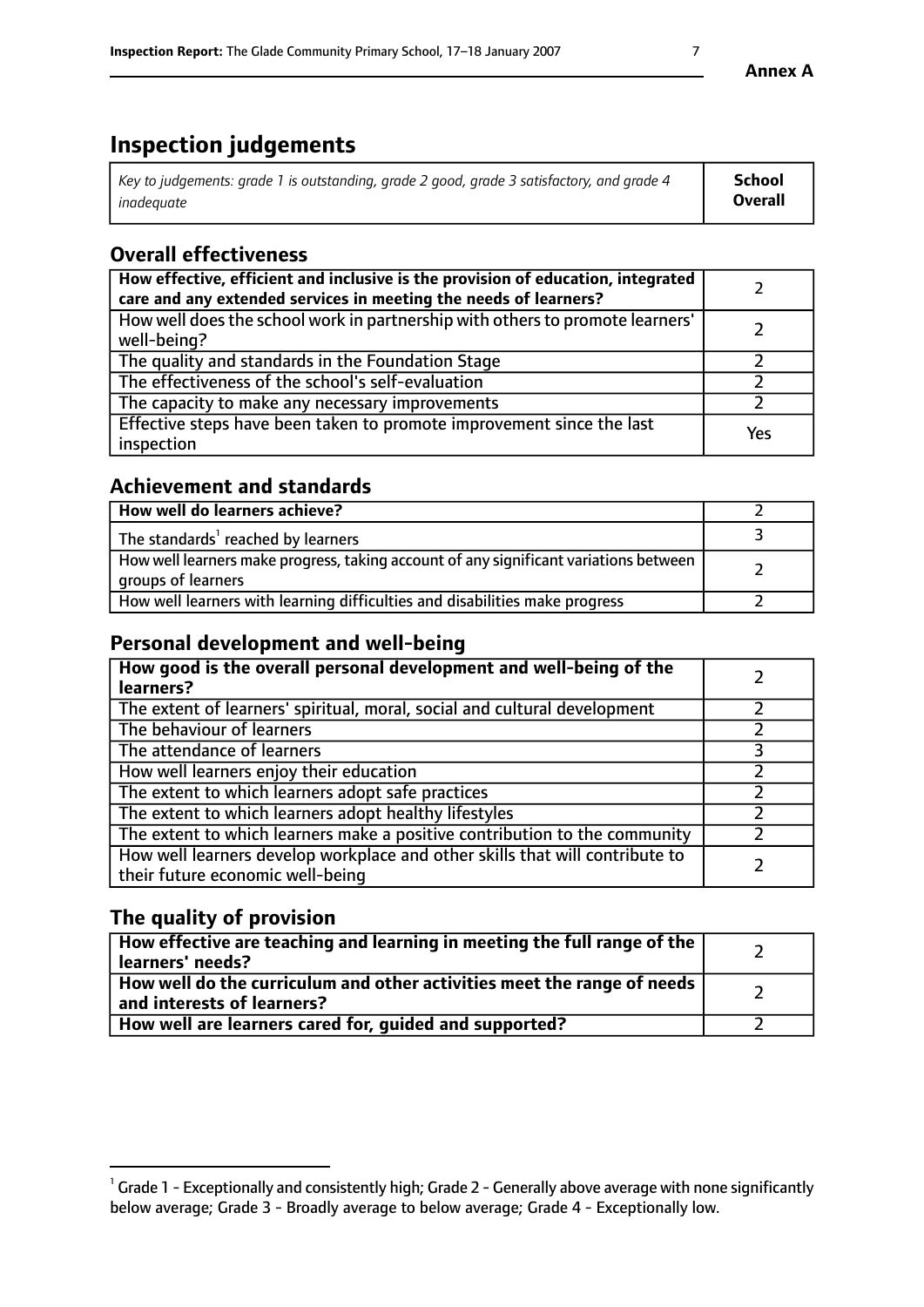# **Leadership and management**

| How effective are leadership and management in raising achievement<br>and supporting all learners?                                              |               |
|-------------------------------------------------------------------------------------------------------------------------------------------------|---------------|
| How effectively leaders and managers at all levels set clear direction leading<br>to improvement and promote high quality of care and education |               |
| How effectively performance is monitored, evaluated and improved to meet<br>challenging targets                                                 | $\mathcal{L}$ |
| How well equality of opportunity is promoted and discrimination tackled so<br>that all learners achieve as well as they can                     |               |
| How effectively and efficiently resources, including staff, are deployed to<br>achieve value for money                                          | $\mathcal{P}$ |
| The extent to which governors and other supervisory boards discharge their<br>responsibilities                                                  | 3             |
| Do procedures for safequarding learners meet current government<br>requirements?                                                                | Yes           |
| Does this school require special measures?                                                                                                      | No            |
| Does this school require a notice to improve?                                                                                                   | <b>No</b>     |